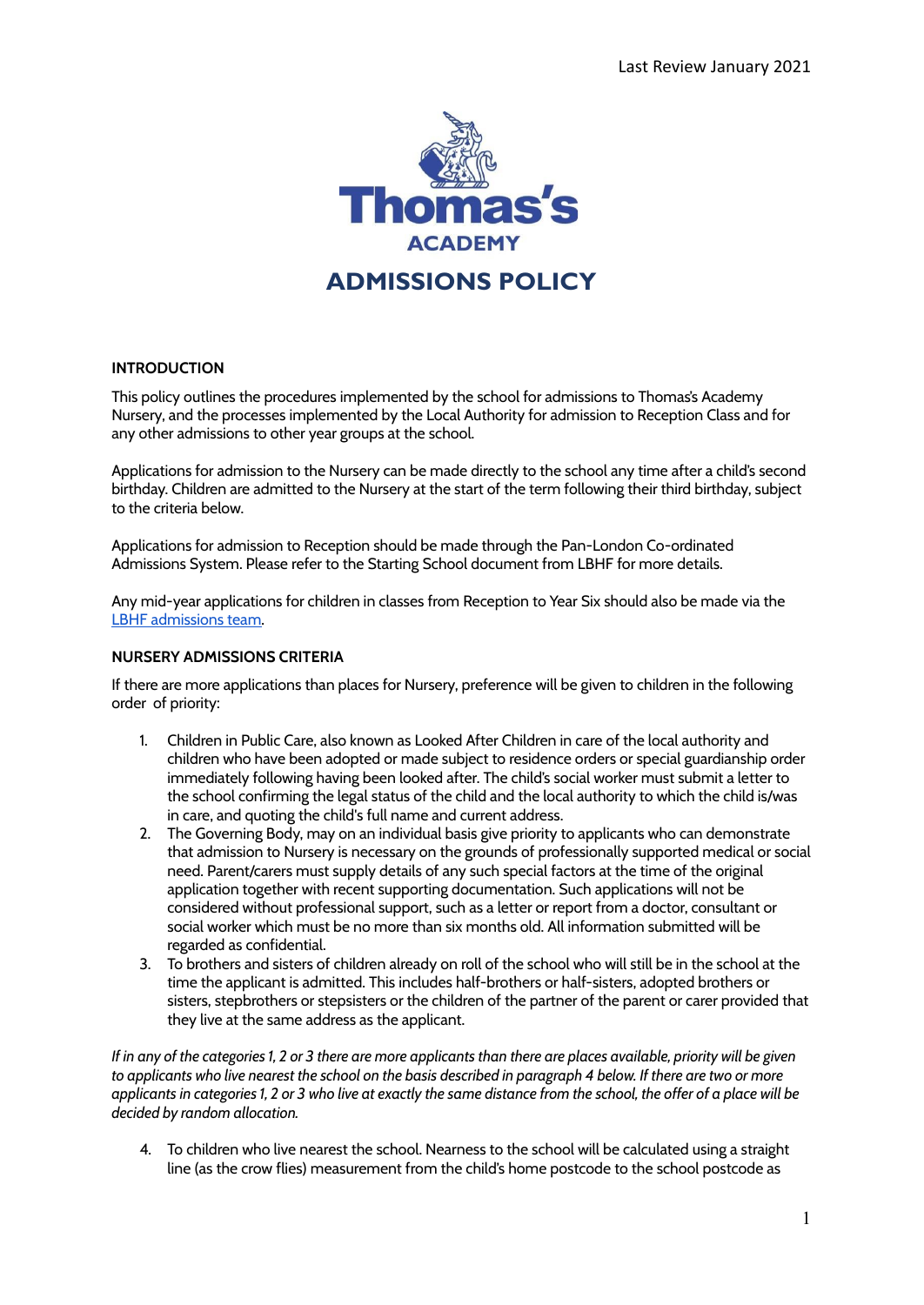determined by Google Maps. The child living closest to the school will receive the highest priority. Accessibility by car or public transport will be disregarded.

If applicants share the same address point (for example, those who live in the same block of flats or shared house) priority will be given to those who live closest to the ground floor and then by ascending flat number order. Distances will be measured to four decimal places (if necessary). If, in the unlikely event that two or more applicants live at exactly the same distance from the school; the offer of a place will be decided by random allocation.

Applicants with a signed Statement of Special Educational Needs (SEN) or Education. Health and Care Plan (ECH) which names one of the London Borough of Hammersmith and Fulham schools will be placed at that school via the SEN process as set out in Section 324 of the Education Act 1996.

**Method of Application for places at Nursery –** Parents/carers must apply directly to the school office. Applications will only be considered once proof of address and the child's birth certificate are provided. Please note: due to the limited availability of spaces, an application for a place at the school does not guarantee admission. If there is a change of address during the period from offer to the child starting school, we must be informed in writing. The school office will also require a valid eligibility code from the gov.uk website before a child will be able to start (See below for more details).

# **RECEPTION ADMISSIONS CRITERIA**

If there are more applications than places for Reception, preference will be given to children in the following order of priority:

- 1. Children in Public Care, also known as Looked After Children in care of the local authority and children who have been adopted or made subject to residence orders or special guardianship order immediately following having been looked after. The child's social worker must submit a letter to the London Borough of Hammersmith and Fulham confirming the legal status of the child and the local authority to which the child is/was in care, and quoting the child's full name and current address.
- 2. The Governing Body, may on an individual basis give priority to applicants who can demonstrate that admission to a particular community school is necessary on the grounds of professionally supported medical or social need. Parent/carers must supply details of any such special factors at the time of the original application together with recent supporting documentation. Such applications will not be considered without professional support, such as a letter or report from a doctor, consultant or social worker which must be no more than six months old. All information submitted will be regarded as confidential.
- 3. To brothers and sisters of children already on roll of the school who will still be in the school at the time the applicant is admitted. This includes half-brothers or half-sisters, adopted brothers or sisters, stepbrothers or stepsisters or the children of the partner of the parent or carer provided that they live at the same address as the applicant.
- 4. For up to 15 places, a preference will be given to children who are already attending Thomas's Academy Nursery at the time of their Reception application. If there are more than 15 Nursery pupils applying, then priority will be given to applicants who live nearest the school on the basis described in paragraph 5 below. A maximum of 15 places will be allocated in this manner, after which all other applications from existing Nursery pupils will be prioritised in the same manner as any other application.

If in any of the categories 1, 2, 3 or 4 there are more applicants than there are places available, priority will be given to applicants who live nearest the school on the basis described in paragraph 5 below. If there are two or more applicants in categories 1, 2, 3 or 4 who live at exactly the same distance from the *school, the offer of a place will be decided by random allocation.*

5. To children who live nearest the school. Nearness to the school will be calculated using a straight line (as the crow flies) measurement from the child's home "address point" determined by Ordnance Survey Data to the centre of the school grounds as determined by Hammersmith and Fulham using its computerised measuring system.. Accessibility by car or public transport will be disregarded.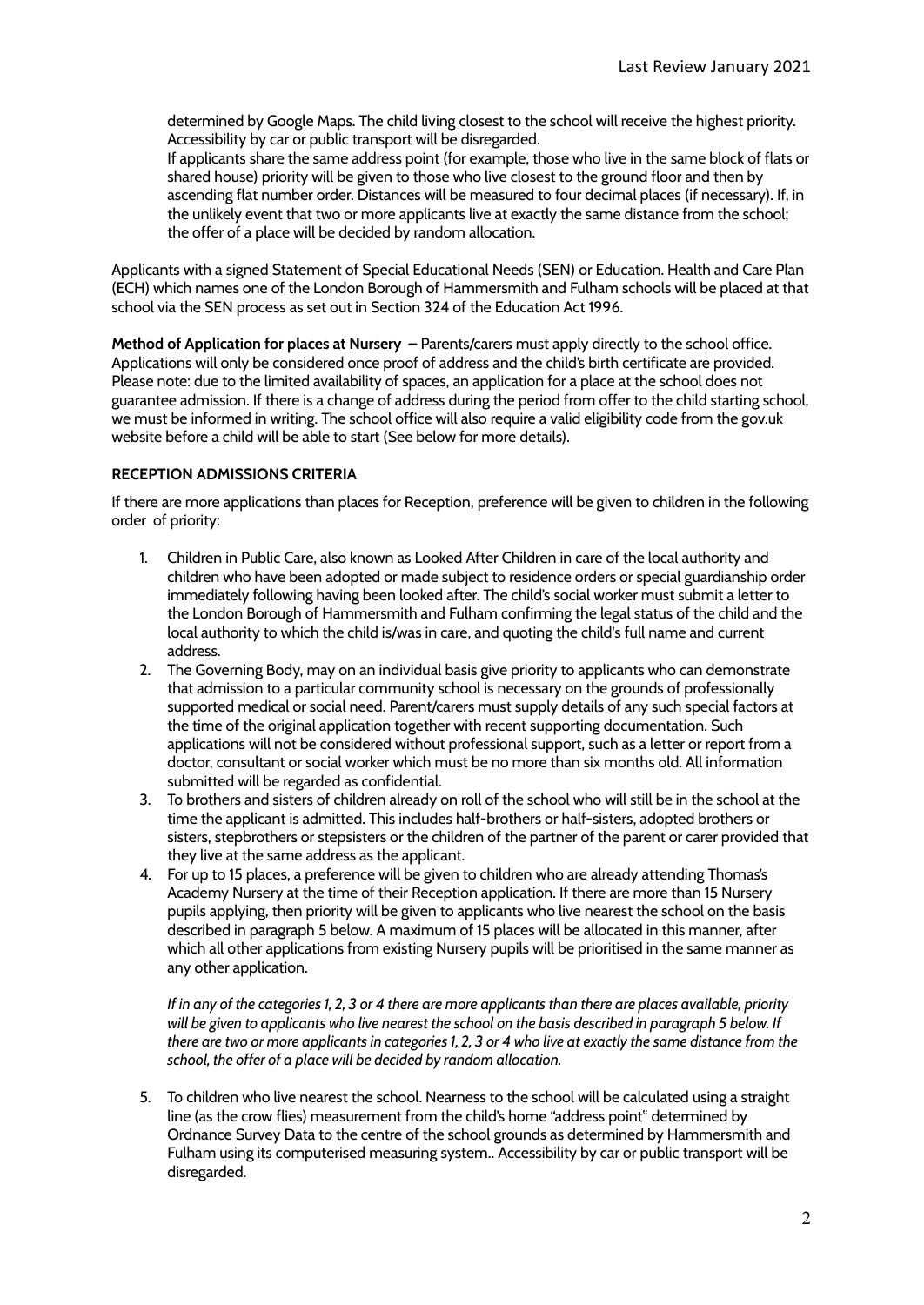If applicants share the same address point (for example, those who live in the same block of flats or shared house) priority will be given to those who live closest to the ground floor and then by ascending flat number order. Routes will be measured to four decimal places (if necessary). If, in the unlikely event that two or more applicants live at exactly the same distance from the school; the offer of a place will be decided by random allocation.

Applicants with a signed Statement of Special Educational Needs (SEN) or Education. Health and Care Plan (ECH) which names one of the London Borough of Hammersmith and Fulham schools will be placed at that school via the SEN process as set out in Section 324 of the Education Act 1996.

## **ADMISSIONS CRITERIA AT OTHER ENTRY POINTS**

For all other applications, preference will be given to children in the following order of priority:

- 1. Children in Public Care, also known as Looked After Children in care of the local authority and children who have been adopted or made subject to residence orders or special guardianship order immediately following having been looked after. The child's social worker must submit a letter to the London Borough of Hammersmith and Fulham confirming the legal status of the child and the local authority to which the child is/was in care, and quoting the child's full name and current address.
- 2. The Governing Body, may on an individual basis give priority to applicants who can demonstrate that admission to a particular community school is necessary on the grounds of professionally supported medical or social need. Parent/carers must supply details of any such special factors at the time of the original application together with recent supporting documentation. Such applications will not be considered without professional support, such as a letter or report from a doctor, consultant or social worker which must be no more than six months old. All information submitted will be regarded as confidential.
- 3. To brothers and sisters of children already on roll of the school who will still be in the school at the time the applicant is admitted. This includes half-brothers or half-sisters, adopted brothers or sisters, stepbrothers or stepsisters or the children of the partner of the parent or carer provided that they live at the same address as the applicant.

If in any of the categories 1, 2, or 3 there are more applicants than there are places available, priority will be given to applicants who live nearest the school on the basis described in paragraph 5 below. If there are two or more applicants in categories 1, 2 or 3 who live at exactly the same distance from the school, *the offer of a place will be decided by random allocation.*

4. To children who live nearest the school. Nearness to the school will be calculated using a straight line (as the crow flies) measurement from the child's home "address point" determined by Ordnance Survey Data to the centre of the school grounds as determined by Hammersmith and Fulham using its computerised measuring system. The child living closest to the school will receive the highest priority. Accessibility by car or public transport will be disregarded. If applicants share the same address point (for example, those who live in the same block of flats or shared house) priority will be given to those who live closest to the ground floor and then by ascending flat number order. Routes will be measured to four decimal places (if necessary). If, in the unlikely event that two or more applicants live at exactly the same distance from the school; the offer of a place will be decided by random allocation.

Applicants with a signed Statement of Special Educational Needs (SEN) or Education. Health and Care Plan (ECH) which names one of the London Borough of Hammersmith and Fulham schools will be placed at that school via the SEN process as set out in Section 324 of the Education Act 1996.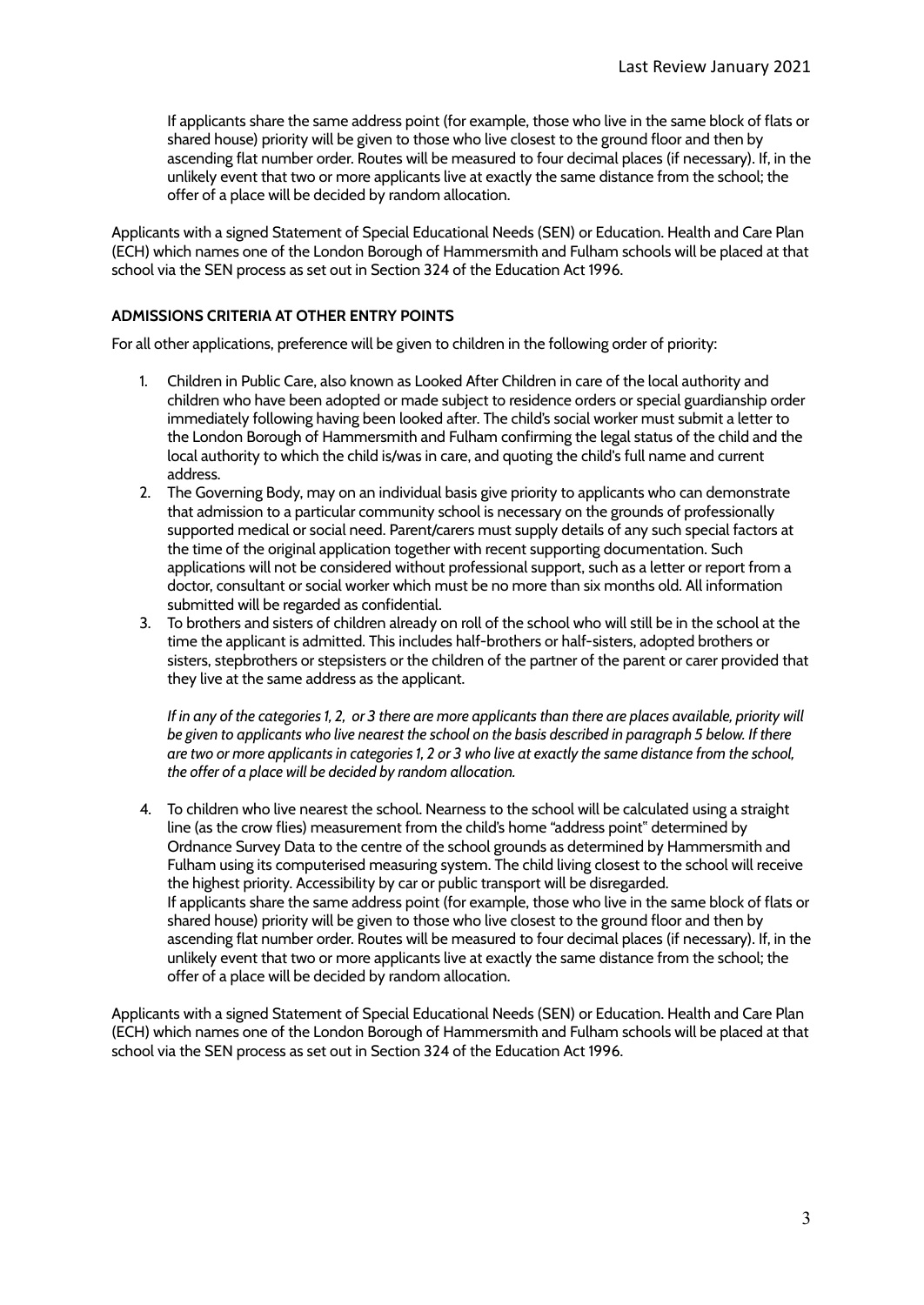#### **Other admissions arrangements that apply**

**Twins, multiple births and children born in the academic year** will be considered as individuals alongside all other applicants. Every effort will be made to accommodate all children within the same school even if this means that the PAN will be exceeded.

**Children attending nursery class at a school** – Parents of children attending the nursery class at a school must reapply for a reception class place. There is no automatic transfer from the nursery class to the reception class at a school. However, as detailed above, up to 15 preferencial places will be allocated to children already attending Thomas's Academy Nursery at the time of application for admission to Reception.

**Split residence –** Where a child lives with parents with shared responsibility, the address where the child spends the majority of the school week should be used for the school application. If there is a genuine 50/50 shared arrangement in place, the address where the child lives is determined using a joint declaration from the parents stating the pattern of residence. In cases where an agreement cannot be agreed and Child Benefit is claimed, the address that is registered for this claim will be used.

**Date of admission/deferred entry** – Children will normally be admitted to the reception year for maintained primary schools in the September following their fourth birthday.

In line with the Admissions Code, parents can defer their child's entry to the reception year until later in the school year, where they have been offered a place at a school to start before they are of compulsory school age. Where entry is deferred, the school will hold the place for that child and not offer it to another child. However, entry cannot be deferred beyond the beginning of the term after the child's fifth birthday, nor beyond the end of the Reception Year. In practice this means that parents could defer entry until January for children born between 1 September and 31 December, or until April for children born between 1 January and 31 August. Parents can also request that their child attends part-time until he/she reaches compulsory school age.

**Requests to apply for Reception in the following year\*–** Requests for admission outside of the child's chronological year of entry will be considered. Such requests would normally apply to children that are Summer born (between April and August) and there are significant reasons that would benefit the child's academic, social and emotional development by starting reception in the following year as opposed to starting in the September following their fourth birthday. The governing body will make decisions on the basis of the circumstances of each case, informing parents of their statutory right to appeal. The Head Teacher will be informed of the request by the LBHF's admission team and their views taken into account. This right to request a later admission, does not apply if the child is offered a place in another year group at the school. Each case will need to be supported by a professional (e.g. GP, social worker) that provides the reason for admissions outside of the chronological year group.

**Late applications -** Applications received after the set closing date will be accepted but will not normally be considered for a place at the school until after the initial offer date.

**Waiting List -** Unsuccessful applicants (including any applications received after the closing date) will be included on the school's waiting list ranked in order of priority under the published oversubscription criteria, without regard to the date that the application was received. Please note a child's position on the waiting list can go down as well as up. For example, if a new application is received or if a child on the list moves nearer to the school, the waiting list may need to be revised. The offer of a place does not depend on the length of time your child's name has been on the waiting list and there can be no guarantee that a place will be offered.

**Appeals -** Unsuccessful applicants have a right of appeal to an Independent Appeal Panel. Further details will be included in the notification letter.

**In-Year admissions -** Applications for a school for a year group already established (Year 1 to 6 and reception from the start of September) are made on the Council's in-year common application form. If no waiting list is in operation and a vacancy exists in the child's chronological year group, a place will be offered. Where a vacancy does not exist, the application will be considered in accordance with the oversubscription criteria and associated admission arrangements above.